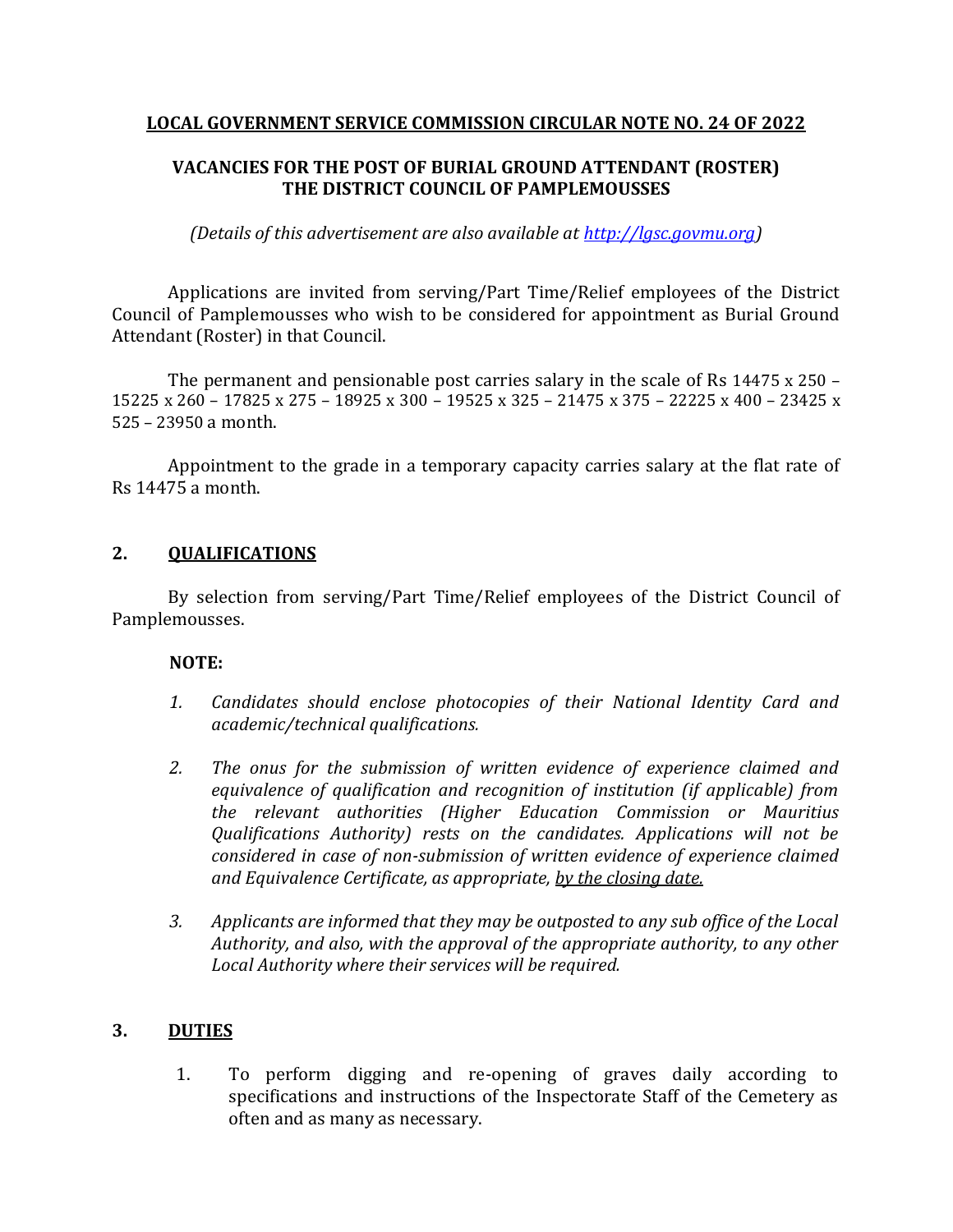- 2. To assist conducting of burials and back-fill graves.
- 3. To perform cleaning and weeding inside the cemetery and crematorium.
- 4. To attend work in emergency circumstances (bad weather, etc.)
- 5. To be responsible for maintenance of tools and Equipment.
- 6. To perform such other cognate duties as may be assigned.

## *Note: Burial Ground Attendants will be called upon to work on Sundays and Public Holidays if necessary on a roster basis or on staggered hours.*

## **4. MODE OF APPLICATION**

- (i) Qualified candidates should submit their applications on LGSC Form 7a which may be obtained either from the office of the Local Government Service Commission, Louis Pasteur Street, Forest Side or from any Local Authority.
- **Note:** Details of this advertisement as well as the application form (LGSC Form 7a) are also available on the website of the LGSC at the following address: **http :// lgsc.govmu.org**
- (ii) Candidates should submit their applications in duplicate, the original should be sent directly to the **Secretary** of the Local Government Service Commission and the duplicate one to their Responsible Officer, who will forward it to the Commission within a week after the closing date.
- (iii) Candidates are advised to read carefully the 'NOTES AND INSTRUCTIONS TO CANDIDATES' before filling in the application form.
- (iv) The envelope should be clearly marked on the top left-hand corner :-

# **"Post of Burial Ground Attendant (Roster) – District Council of Pamplmousses"**

### **5. CLOSING DATE**

Applications should reach the **Secretary**, Local Government Service Commission, Louis Pasteur Street, Forest Side **not later than 3.00 p.m on Wednesday 08 June 2022.**